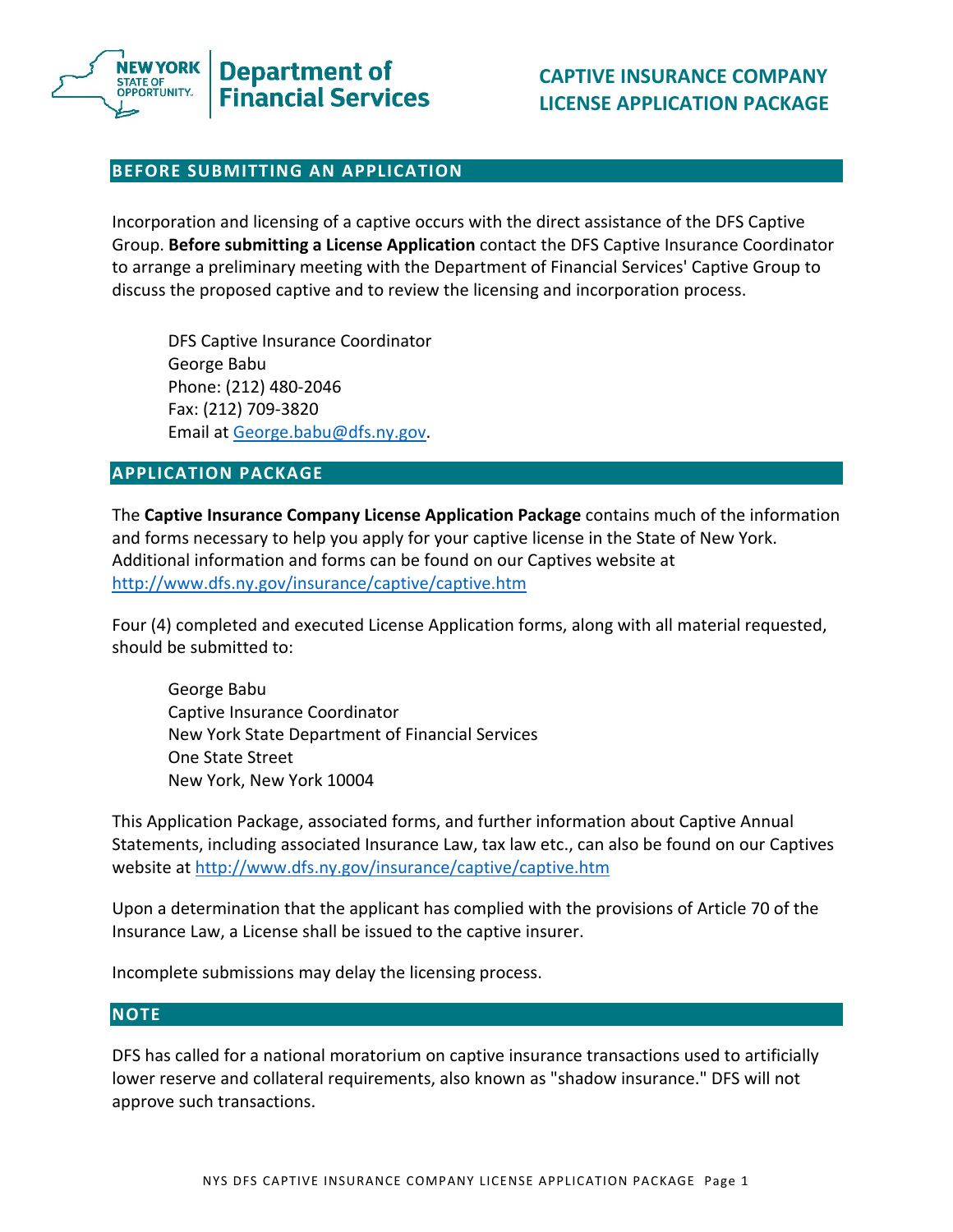# **APPLICATION CHECK LIST**

Submitted applications should include the following:

- A copy of the charter and bylaws or other similar documents
- A financial statement certified by two officers
- A Plan of Operation
- Letters of Credit (if required)
- Completed Biographical for each officer and/or director
- Pro forma financials for the next five years
- Actuarial analysis (actuarial report prepared by a qualified independent actuary)
- Loan agreement
- An independent valuation of a subsidiary (if required)

# **Plan of Operation**

 The plan of operation submitted with the License Application must include an actuarial report feasibility study prepared by a qualified independent actuary. The content for the plan of operation is set forth in the Application Form. Any proposed changes to the plan of operation subsequent to licensing shall be submitted to the Superintendent thirty days before becoming effective.

# **Letters of Credit**

 If letters of credit are used to meet capital and surplus requirements, the Sample Letter of Credit form should be adhered to by the institution issuing the letter of credit. The Sample Letter of Credit form can be found on our DFS Captives website at: http://www.dfs.ny.gov/insurance/captive/captive.htm

### **Biographical Affidavit**

 The License Application requires submission of biographical affidavits for directors and executive officers of the proposed captive insurer. One Biographical Affidavit form is included in this package. Copies should be made, completed, executed and submitted with the Application. Each Biographical Affidavit form should be filled out entirely. Additional copies of this form can be found on our DFS Captives website at <u>http://www.dfs.ny.gov/insurance/captive/captive.htm</u>

# **INCORPORATION**

 After review of the proposed charter and by‐laws by the New York State Department of Financial Services, the applicant will submit an executed copy of the charter.

 For stock insurers, an incorporation tax of one‐twentieth of one percent of the par value of capital stock must be submitted to the New York State Department of Financial Services (New York Tax Law, Section 180) at this time. The executed copy of the charter will be forwarded by the Department of Financial Services to the New York State Attorney General for recording and the Department of Financial Services will issue a Certificate of Incorporation to the captive company.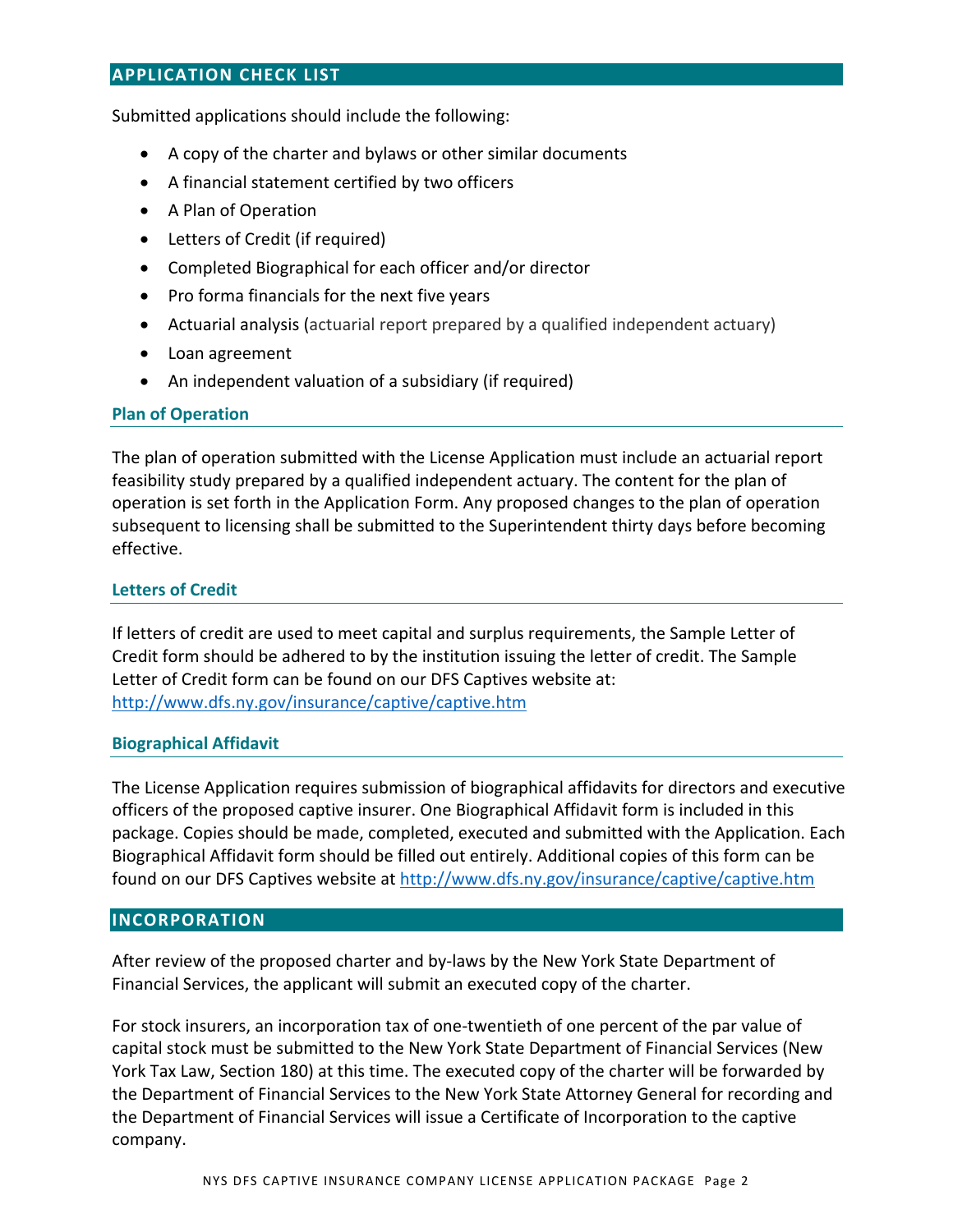### **AFTER INCORPORATION**

The applicant must submit:

- Executed copy of the charter
- Certified notarized copy of by-laws (certified by the corporate secretary or assistant corporate secretary).
- Proof of funding
- Appointment of Superintendent of Financial Services as agent
- Certificate of designation by captive insurer
- Board of Directors resolutions for the appointment and designation

# **Appointment of Superintendent as Agent for Service of Process**

 The captive insurance company shall submit a power of attorney designating the Superintendent as agent for service of process. This shall be accompanied by a certificate of designation naming the person to whom any process served upon the Superintendent can be forwarded to and by a certified copy of a resolution by the Board of Directors authorizing both the appointment and the designation.

 Forms for the appointment, designation and board resolution are included in this package and can also be found on our Captive website at http://www.dfs.ny.gov/insurance/captive/captive.htm

# **OTHER REQUIREMENTS TO NOTE**

# **Principal Office and Records**

 All of the books and records of the captive insurance company must be maintained at the insurer's principal office, which shall be located in New York. Books and records consist of all information and files necessary to perform an audit or examination of the captive insurer.

### **Board of Directors**

 The Board of Directors must hold at least one meeting in New York. In addition, two members of the Board must be residents of New York.

### **Manager**

 The manager of a captive insurance company shall be a person or firm resident in New York and shall be either: (1) licensed as an agent or broker in New York; or (2) approved by the Superintendent to act as a captive manager.